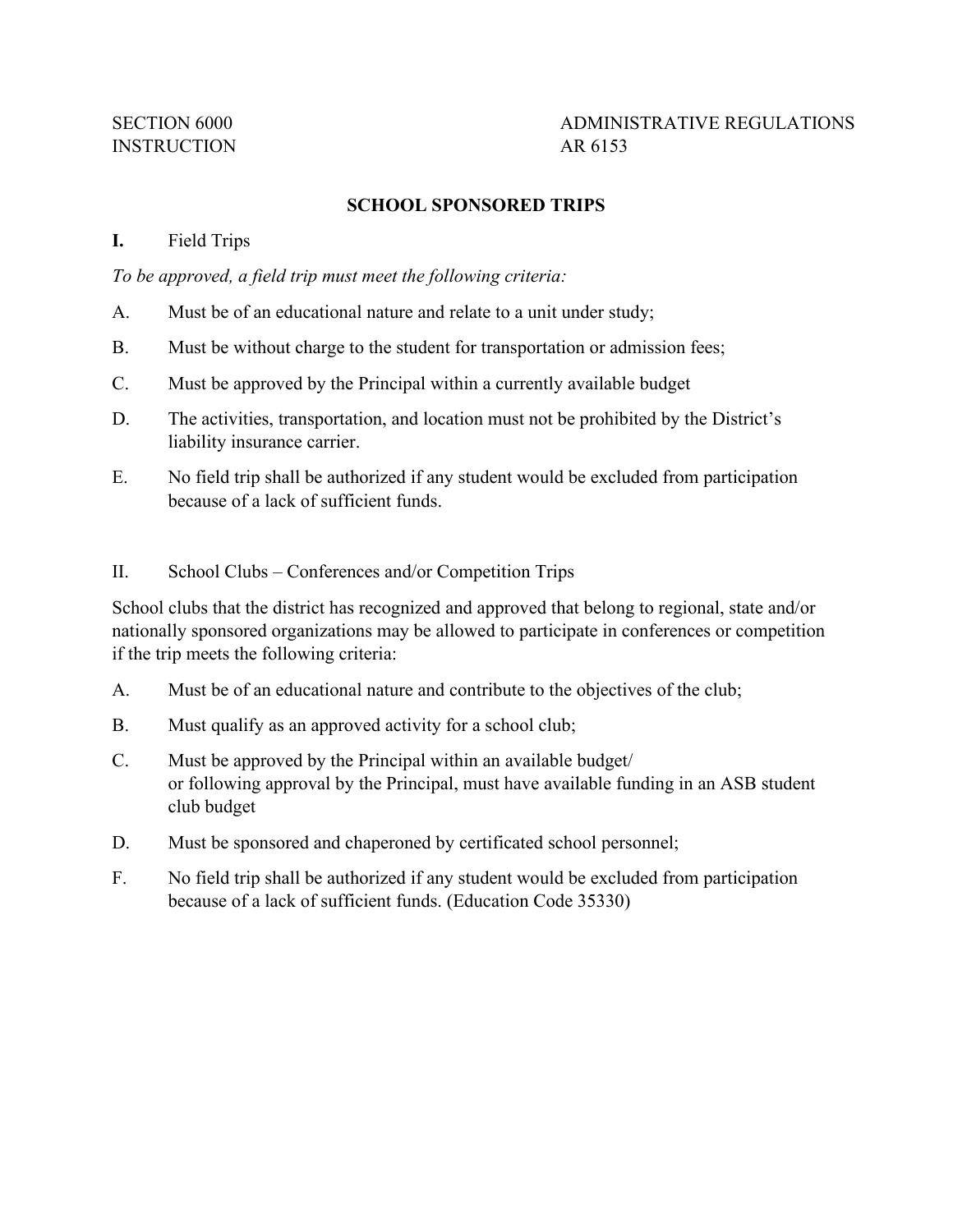- III. Athletic Competition Trips
	- A. Must be scheduled so that students are not dismissed before attending a minimum of 240 minutes of instruction.
	- B. CIF playoff contests where the destination of the contest warrants an earlier departure time, students may leave at a time appropriate to participate.
	- that are not CIF playoff contests, must be pre-approved and if held overnight in state, out C. Athletic, Cheer, Dance, Band, and Auxiliary Unit Competition tournaments or contests, of state, or out of country are not eligible for District funding.
- IV. Parent/Guardian Permission
	- A. Before a student can participate in a school-sponsored trip, the teacher shall obtain parent/guardian permission for the trip. Whenever a trip involves water activities, the parent/guardian shall provide specific permission for his/her child to participate in the water activities.
	- occurring during or by reason of the field trip or excursion. All adults taking out-of-state trips or excursions shall sign a statement waiving such claims. (Education Code [35330\)](http://gamutonline.net/displayPolicy/131472/6) B. All persons making the field trip or excursion shall be deemed to have waived all claims against the district or the State of California for injury, accident, illness, or death field trips or excursions and all parents/guardians of students taking out-of-state field
	- first aid kit in his/her possession or immediately available. (Education Code [32041\)](http://gamutonline.net/displayPolicy/131109/6) C. While conducting a trip, the teacher, employee, or agent of the school shall have the school's
	- snakebites shall participate in the trip. (Education Code [32043\)](http://gamutonline.net/displayPolicy/131110/6) D. Whenever trips are conducted in areas known to be infested with poisonous snakes, the first aid kit taken on the trip shall contain medically accepted snakebite remedies. In addition, a teacher, employee, or agent of the school who has completed a first aid course which is certified by the American Red Cross and which emphasizes the treatment of
	- injured while participating in any excursion or field trip. (Education Code [35331\)](http://gamutonline.net/displayPolicy/131473/6) E. The district shall provide or make available medical and/or hospital insurance for students

#### V. Field Trip Chaperones

It is the responsibility of the chaperone to inform the students of rules and to see that regulations are followed. Only chaperones authorized by the Principal are permitted to ride school buses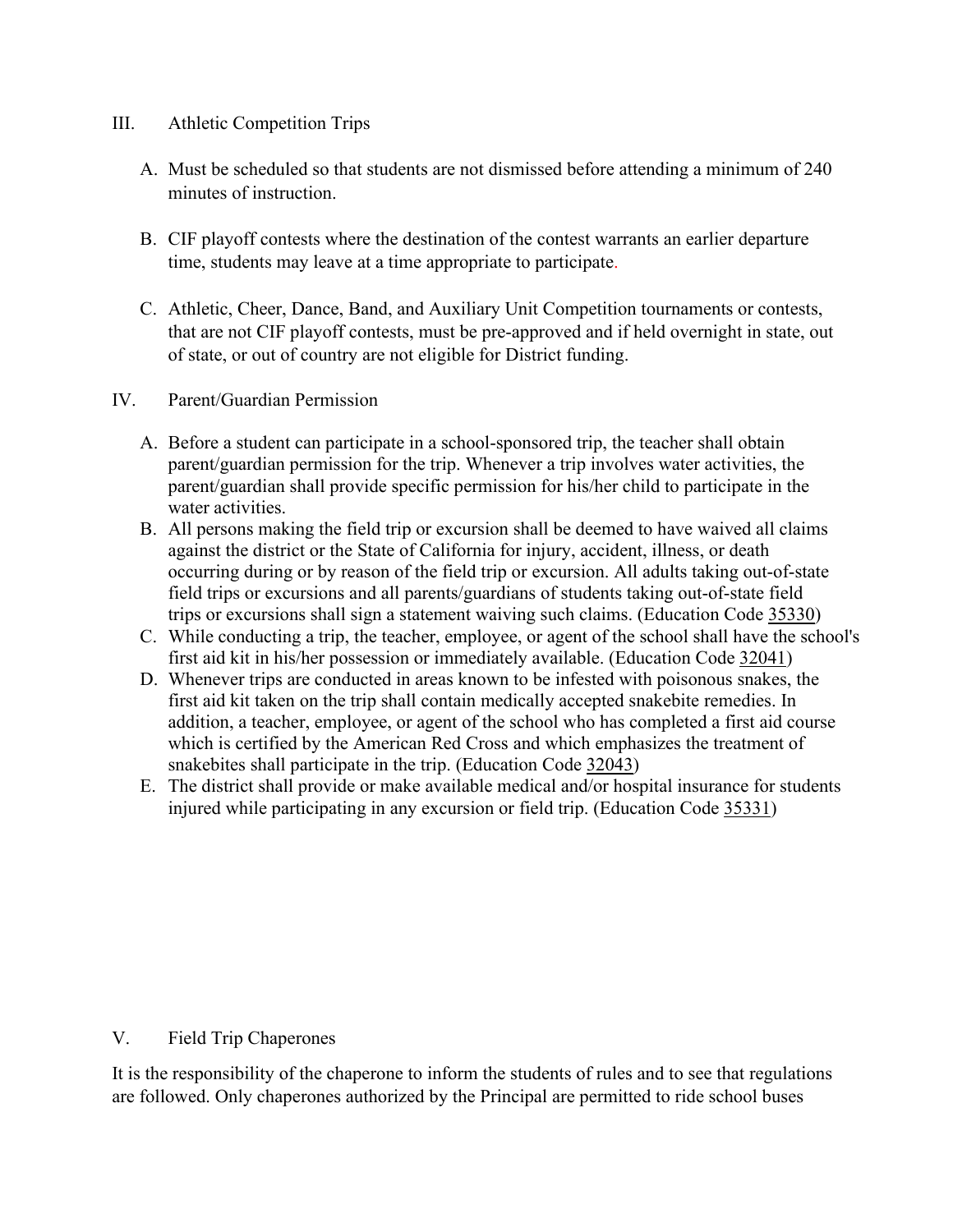with students. Teachers and chaperones shall not consume alcoholic beverages or use controlled substance while accompanying and supervising students on a trip. Chaperones shall be 21 years of age or older. A certificated staff member shall accompany all over night and out of state and out of country field trips. Chaperones shall represent the gender of students attending the field trip. Before trips of more than one day, the principal or designee may hold a meeting for staff, chaperones, parents/guardians, and students to discuss safety and the importance of safety and related rules for the trip.

VI. Field Trip Student Behavior

Students on school-sponsored trips are under the jurisdiction of the district and shall be subject to district and school rules and regulations. Students who attend an event must go and return by bus, unless prior permission of the administration has been obtained. Students who sign up for the field trip are expected to attend that event. Students violating District rules and regulations on field trips will not be permitted on future trips. Chaperones are to report names of students who violate District rules and regulations to the school administrator.

### VII. Field Trips in State overnight, District Approval Required

Requests for field trips involving overnight in state travel and/or requiring students to miss more than one school day shall be submitted to the Superintendent or designee by the Principal for approval.

If requested by the Principal and approved by the Superintendent or designee, subject to a currently available budget, district funds for substitute teachers, travel expenses of required chaperones, travel expenses of student participants, and district sponsored transportation may be used for in state overnight field trips.

## VIII. Field Trips, out of state, out of country – Board Approval Required

Requests for field trips involving out of state or out of country travel shall be submitted by the Principal to the Superintendent or designee and then to the Board for approval.

If requested by the Principal and approved by the Superintendent or designee and subject to available budget, the Board may approve the use of district funds for substitute teachers, travel expenses of required chaperones, travel expenses of student participants, and district sponsored transportation for out-of-state, or out-of-country field trips.

Requests for approval of out of state and out of country trips must be submitted to the Board two (2) months prior to the event. Exceptions to the timeline may be considered for trips where students are being recognized for an outstanding performance or are receiving an award or scholarship

All requirements noted below shall be complied with prior to the student's departure.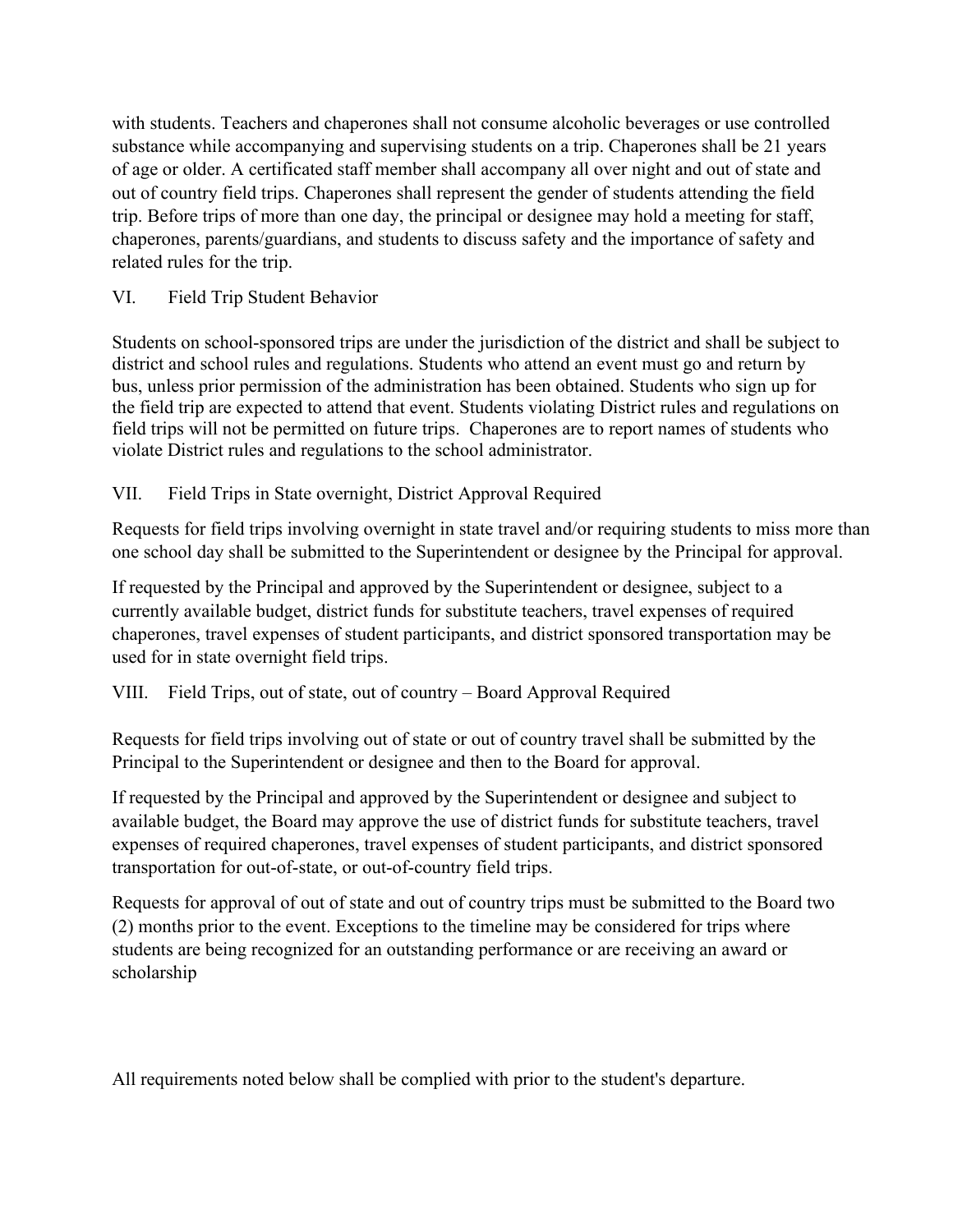- 1. Proof of student health insurance for each participant;
- 2. Copies of medical authorizations for each participant to be kept by chaperones throughout the trip;
- 3. An itinerary of the trip;
- 4. Emergency contact information;
- 5. Dates of parent information meetings that include the following:
	- a. Purpose of the trip;
	- b. Cost to students;
	- c. Itinerary;
	- d. Insurance requirement;
	- e. Completion of medical authorization forms;
	- f. Emergency contact information.
- IX. Field Trip Bus Requests

Following are the procedures for using district transportation on approved field trips.

- A. Approved Bus Requests must be received by the district transportation department at least ten (10) working days prior to the trip.
- minimum of five (5) working days prior to the trip. B. All requests for field trips are subject to the availability of district buses and drivers. If the transportation department is unable to field trips, they will notify the school a
- C. When district bus transportation is not available, schools may use charter busses or transportation office. Charter Busses and must be chartered through a Student Pupil use school vehicles arranged through the Oxnard Union High School District's Authorized Bus (S.P.A.B.) approved company
- D. If charter busses and/or school vehicles are not available, private vehicles may be used provided drivers have received pre-approval per AR 6153 section XI.

X. Field Trip Authority of Driver (Title 5, Section 14103 of California Code of Regulations)